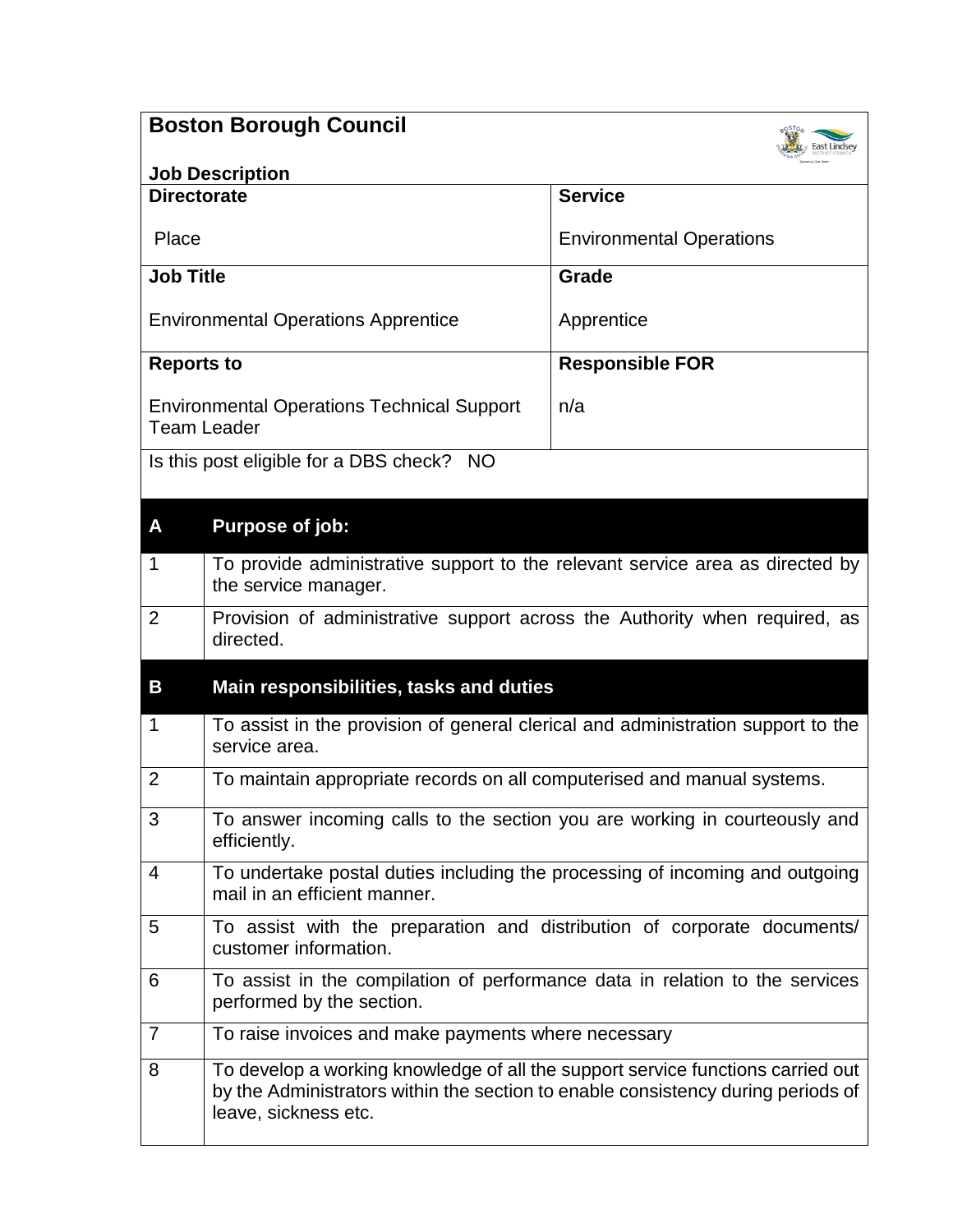| 9            | To carry out any other duties assigned from time to time as appropriate which<br>are broadly consistent with the functions and grading of the post.                                                                                                                         |
|--------------|-----------------------------------------------------------------------------------------------------------------------------------------------------------------------------------------------------------------------------------------------------------------------------|
|              | <b>Duties for Operations Administration</b>                                                                                                                                                                                                                                 |
| $\mathbf 1$  | To assist with the preparation and distribution of corporate documents and<br>customer Information. To raise invoices and make payments where necessary                                                                                                                     |
| 2            | Develop a working knowledge of the support service functions, to enable<br>consistency during periods of leave.                                                                                                                                                             |
| 3            | To carry out filling duties in relation to all manual and electronic filing systems<br>within the Operations Team.                                                                                                                                                          |
| 4            | To be able to work effectively in a rapid, dynamic and high pressured service<br>area liaising with employees, officers, customers and suppliers to record<br>information and provide information as required.                                                              |
| 5            | To assist in supporting the administration of the fly tipping service, Garden<br>Waste Service, Commercial Waste Service and Litter Champion Service.<br>Liaising with customers and officers, issuing work, recording information,<br>monitoring and responding to emails. |
| $\mathbf C$  | <b>Knowledge and skills</b>                                                                                                                                                                                                                                                 |
| 1            | Knowledge - Essential                                                                                                                                                                                                                                                       |
|              | Good standard of literacy and numeracy.                                                                                                                                                                                                                                     |
|              |                                                                                                                                                                                                                                                                             |
|              | Basic computer literacy in Microsoft products including Word, Excel and                                                                                                                                                                                                     |
| $\mathbf{2}$ | Outlook<br><b>Interpersonal Skills - Essential</b>                                                                                                                                                                                                                          |
|              | <b>Team Player</b>                                                                                                                                                                                                                                                          |
|              | Good communication skills                                                                                                                                                                                                                                                   |
|              | Polite & courteous telephone manner                                                                                                                                                                                                                                         |
|              | <b>Interpersonal Skills - Desirable</b>                                                                                                                                                                                                                                     |
|              | Previous experience in a work environment                                                                                                                                                                                                                                   |
| 3            | <b>Mental Skills</b>                                                                                                                                                                                                                                                        |
|              | The job requires judgmental skills, in order to identify straightforward solutions<br>to simple problems.                                                                                                                                                                   |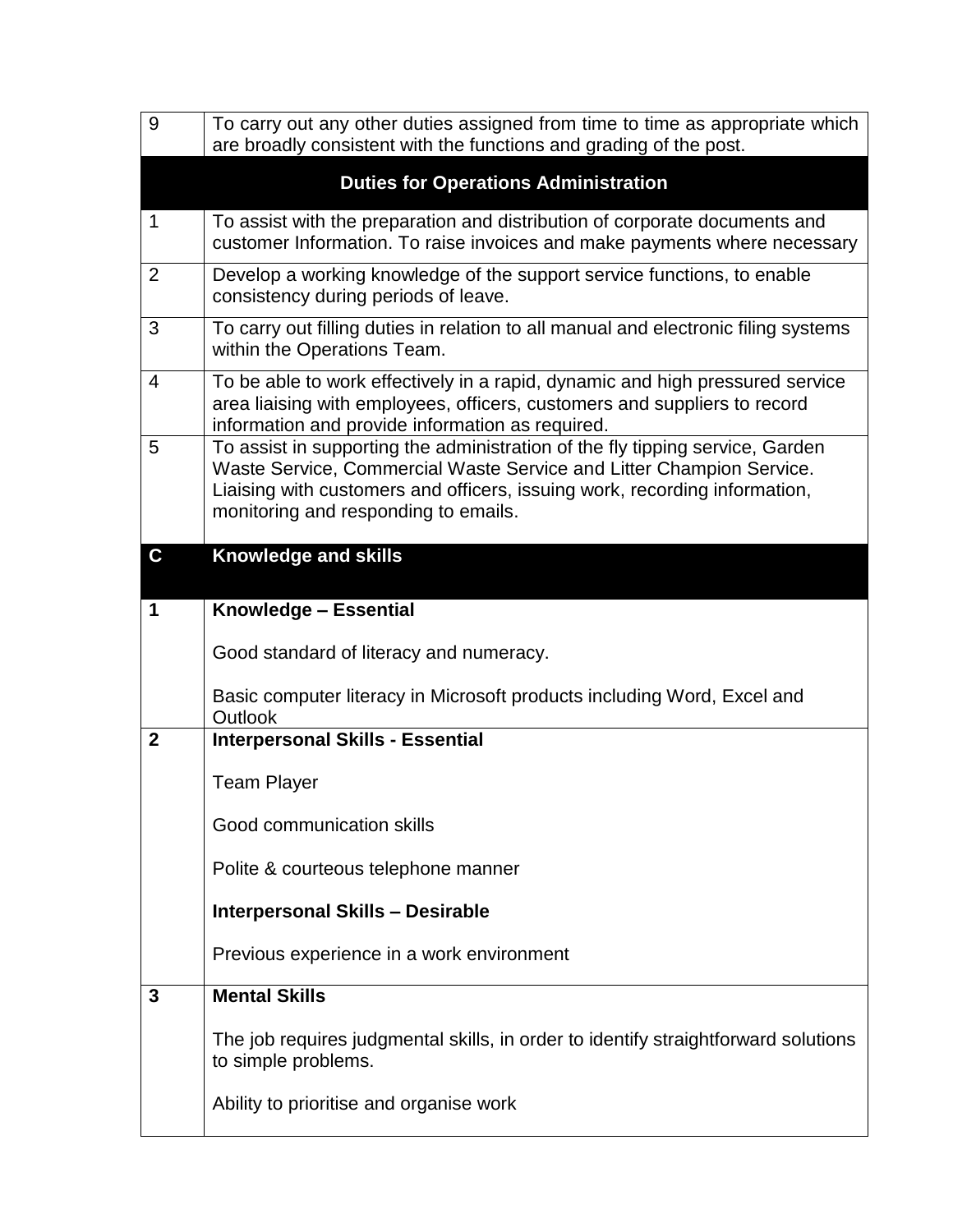|                         | Flexible approach to work.                                                                                                                                                                                                                                    |
|-------------------------|---------------------------------------------------------------------------------------------------------------------------------------------------------------------------------------------------------------------------------------------------------------|
| 4                       | <b>Physical Skills</b>                                                                                                                                                                                                                                        |
|                         | The role requires dexterity and co-ordination with some demand for precision<br>in the use of those skills i.e. In the use of a computer keyboard.                                                                                                            |
| D                       | <b>RESPONSIBILITIES</b>                                                                                                                                                                                                                                       |
| 1                       | For supervision<br>This role involves little or no, direct responsibility for supervision                                                                                                                                                                     |
| $\mathbf{2}$            | For people                                                                                                                                                                                                                                                    |
|                         | An understanding of the responsibility for safeguarding and promoting the<br>welfare of children is required                                                                                                                                                  |
|                         | Must be prepared to undertake safeguarding, disability, equality & diversity and<br>Health & Safety plus all other relevant training.                                                                                                                         |
| 3                       | <b>For financial resources</b><br>The role involves little or no, direct responsibility for financial resources.                                                                                                                                              |
| $\overline{\mathbf{4}}$ | For physical resources<br>The roles involves little or no, direct responsibility for physical resources, i.e.<br>careful use of low value equipment e.g. pc/photocopier                                                                                       |
| E                       | <b>Work environment and demands</b>                                                                                                                                                                                                                           |
| 1                       | <b>Work demands</b>                                                                                                                                                                                                                                           |
|                         | Willingness to learn                                                                                                                                                                                                                                          |
| $\mathbf{2}$            | <b>Physical Demands</b>                                                                                                                                                                                                                                       |
|                         | Tasks or activities are undertaken mainly in a sedentary position, and allow for<br>considerable flexibility of movement. There may be limited requirements for<br>standing, walking, bending or stretching, or an occasional need to lift or carry<br>items. |
| 3                       | <b>Working conditions</b>                                                                                                                                                                                                                                     |
|                         | The job involves minimal exposure to disagreeable, unpleasant or hazardous<br>working conditions or people related behavior.                                                                                                                                  |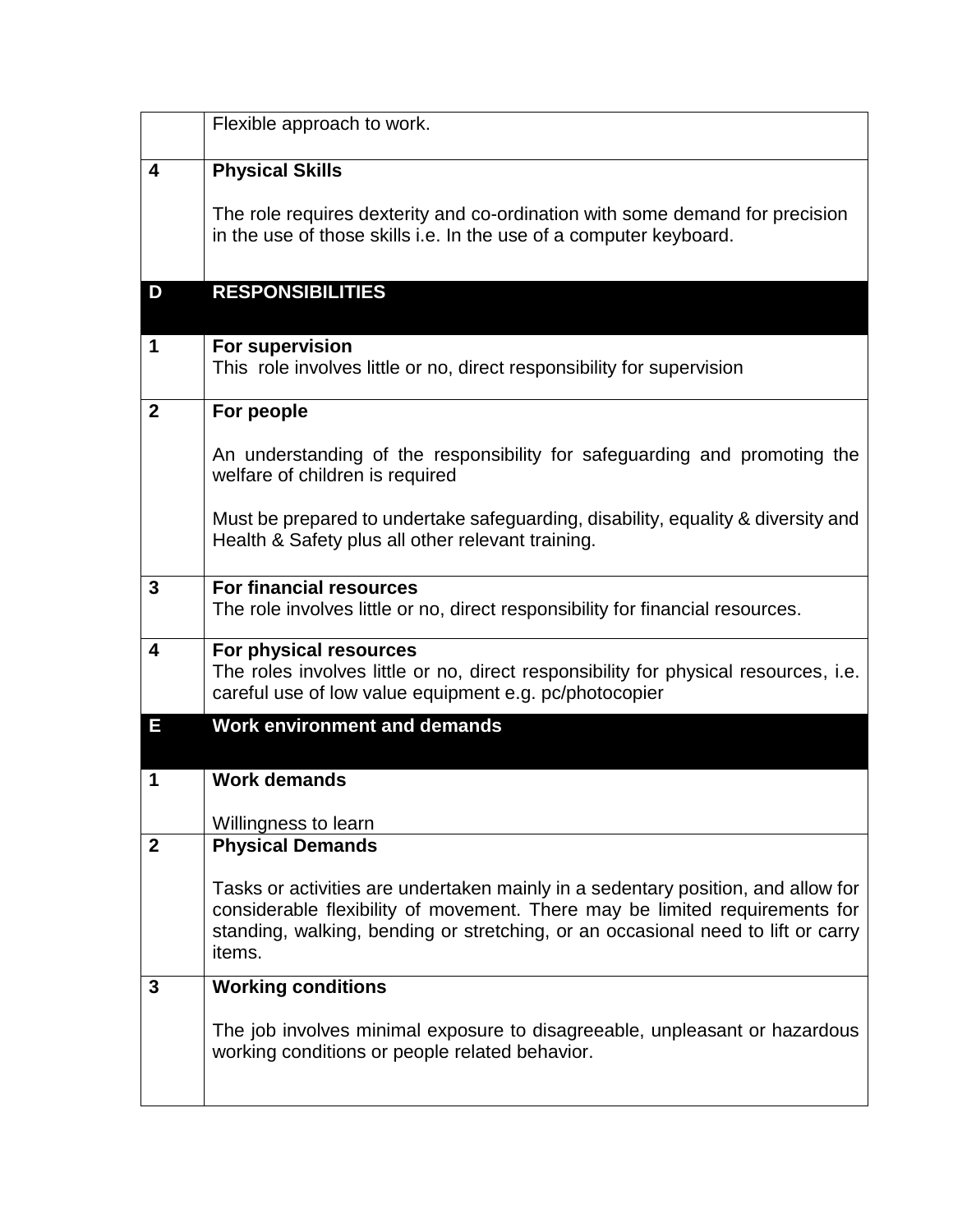| F              | <b>Other</b>                                                                                                                                                                                                                                                                                                                                                                                                                                                                                                                                                                                                                                                                                                         |  |
|----------------|----------------------------------------------------------------------------------------------------------------------------------------------------------------------------------------------------------------------------------------------------------------------------------------------------------------------------------------------------------------------------------------------------------------------------------------------------------------------------------------------------------------------------------------------------------------------------------------------------------------------------------------------------------------------------------------------------------------------|--|
| 1              | The duties and responsibilities in this job description are not exhaustive. The<br>post holder may be required to undertake other duties that may be required<br>from time to time within the general scope of the post. Any such duties should<br>not substantially change the general character of the post. Duties and<br>responsibilities outside of the general scope of this grade of post will be with<br>the consent of the post holder with the exception of those required at such a<br>time when the Emergency or Business Continuity Plan is invoked during a<br>genuine emergency situation where staff may be required to undertake work<br>outside of their normal duties without prior consultation. |  |
| $\overline{2}$ | <b>Equal opportunities</b>                                                                                                                                                                                                                                                                                                                                                                                                                                                                                                                                                                                                                                                                                           |  |
|                | The post holder is required to carry out the duties in accordance with the<br>Councils Equal Opportunities policies.                                                                                                                                                                                                                                                                                                                                                                                                                                                                                                                                                                                                 |  |
| 3              | <b>Health and safety</b>                                                                                                                                                                                                                                                                                                                                                                                                                                                                                                                                                                                                                                                                                             |  |
|                | The post holder is required to carry out the duties in accordance with the<br>Councils Health and Safety policies and procedures.                                                                                                                                                                                                                                                                                                                                                                                                                                                                                                                                                                                    |  |
|                | All employees have a duty to take reasonable care for their own health & safety<br>and that of others. In particular they must:                                                                                                                                                                                                                                                                                                                                                                                                                                                                                                                                                                                      |  |
|                | Carry out all work in the prescribed manner and ensure that they follow<br>$\bullet$<br>training, information and instruction provided<br>Use equipment correctly at all times<br>$\bullet$                                                                                                                                                                                                                                                                                                                                                                                                                                                                                                                          |  |
|                | Wear or use personal protective equipment provided<br>Report all unsafe acts, conditions, accidents or near misses                                                                                                                                                                                                                                                                                                                                                                                                                                                                                                                                                                                                   |  |
|                | Suggest methods of eliminating hazards and reducing potential risks<br>$\bullet$<br>Co-operate in the investigation of accidents with the objective of<br>$\bullet$                                                                                                                                                                                                                                                                                                                                                                                                                                                                                                                                                  |  |
|                | introducing methods to prevent a reoccurrence                                                                                                                                                                                                                                                                                                                                                                                                                                                                                                                                                                                                                                                                        |  |
|                | Take part in risk assessments, workplace inspections, safety tours and<br>audits when necessary                                                                                                                                                                                                                                                                                                                                                                                                                                                                                                                                                                                                                      |  |
|                | Observe safe systems and methods of working at all times, avoid taking<br>short cuts or improvising which may give rise to unnecessary risks                                                                                                                                                                                                                                                                                                                                                                                                                                                                                                                                                                         |  |
| 4              | <b>Conduct</b>                                                                                                                                                                                                                                                                                                                                                                                                                                                                                                                                                                                                                                                                                                       |  |
|                | The public are entitled to expect the highest standards of conduct from all<br>employees who work for Local Government and that their conduct should never<br>be influenced by improper motives. Employees should always remember the<br>responsibilities to the community they serve and ensure courteous, efficient and<br>impartial service to all groups and individuals within the community.                                                                                                                                                                                                                                                                                                                   |  |
|                | Employees are required to follow the Councils Contract Procedure rules and<br>Financial Regulations in any financial transactions and other dealings on<br>behalf of the Council.                                                                                                                                                                                                                                                                                                                                                                                                                                                                                                                                    |  |